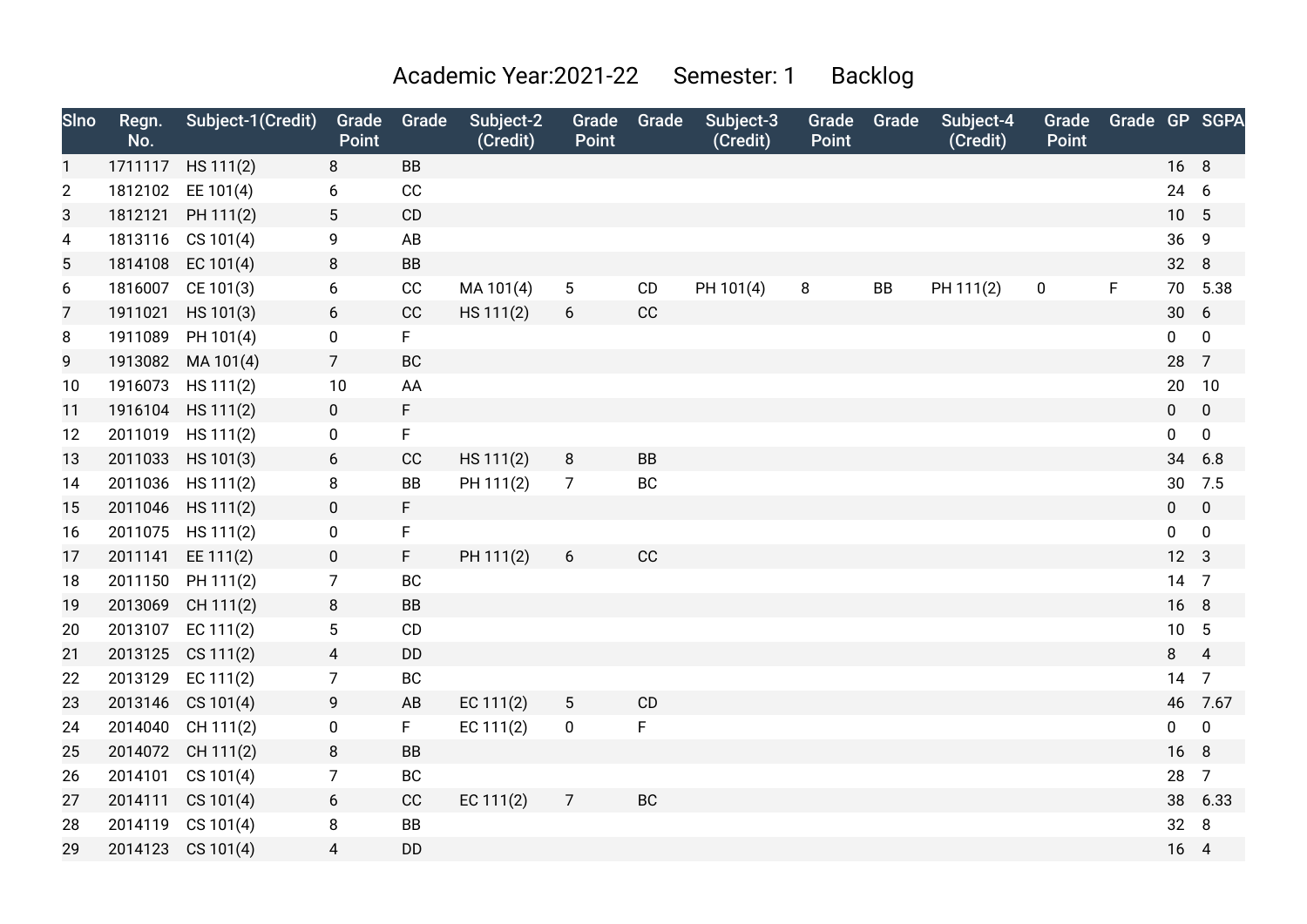| <b>SIno</b> | Regn.<br>No. | Subject-1(Credit) | <b>Point</b>   | Grade Grade | Subject-2<br>(Credit) | Grade<br><b>Point</b> | Grade     | Subject-3<br>(Credit) | Grade<br><b>Point</b> | Grade | Subject-4<br>(Credit) | Grade<br><b>Point</b> | Grade GP SGPA |                 |         |
|-------------|--------------|-------------------|----------------|-------------|-----------------------|-----------------------|-----------|-----------------------|-----------------------|-------|-----------------------|-----------------------|---------------|-----------------|---------|
| 30          | 2014139      | CS 101(4)         | 4              | <b>DD</b>   |                       |                       |           |                       |                       |       |                       |                       |               | 16 4            |         |
| 31          |              | 2014149 CS 101(4) | $\overline{7}$ | <b>BC</b>   |                       |                       |           |                       |                       |       |                       |                       |               | 28 7            |         |
| 32          |              | 2014150 CS 101(4) | $\overline{7}$ | BC          |                       |                       |           |                       |                       |       |                       |                       |               | 28              | 7       |
| 33          |              | 2014151 CS 101(4) | $\overline{7}$ | <b>BC</b>   |                       |                       |           |                       |                       |       |                       |                       |               | 28 7            |         |
| 34          | 2015001      | PH 111(2)         | 6              | CC          |                       |                       |           |                       |                       |       |                       |                       |               | 12 <sub>6</sub> |         |
| 35          | 2015028      | EE 111(2)         | $\overline{7}$ | <b>BC</b>   | PH 111(2)             | 4                     | <b>DD</b> |                       |                       |       |                       |                       |               |                 | 22 5.5  |
| 36          |              | 2016044 CE 101(3) | $\overline{7}$ | BC          | HS 111(2)             | 10                    | AA        |                       |                       |       |                       |                       |               |                 | 41 8.2  |
| 37          |              | 2016062 HS 111(2) | 9              | AB          |                       |                       |           |                       |                       |       |                       |                       |               | 18 9            |         |
| 38          |              | 2016072 ME 101(4) | 9              | AB          |                       |                       |           |                       |                       |       |                       |                       |               | 36 9            |         |
| 39          |              | 2016073 MA 101(4) | 5 <sup>5</sup> | CD          |                       |                       |           |                       |                       |       |                       |                       |               | 20 5            |         |
| 40          |              | 2016096 HS 111(2) | 9              | AB          |                       |                       |           |                       |                       |       |                       |                       |               | 18 9            |         |
| 41          |              | 2016115 HS 111(2) | 9              | AB          |                       |                       |           |                       |                       |       |                       |                       |               | 18 9            |         |
| 42          |              | 2016126 EE 111(2) | 0              | F           | PH 111(2)             | $\overline{7}$        | <b>BC</b> |                       |                       |       |                       |                       |               |                 | 14 3.5  |
| 43          |              | 2016137 HS 111(2) | $\overline{7}$ | <b>BC</b>   | ME 101(4)             | $\mathbf 0$           | F.        |                       |                       |       |                       |                       |               |                 | 14 2.33 |
| 44          |              | 2016157 HS 111(2) | 8              | <b>BB</b>   |                       |                       |           |                       |                       |       |                       |                       |               | 16              | 8       |